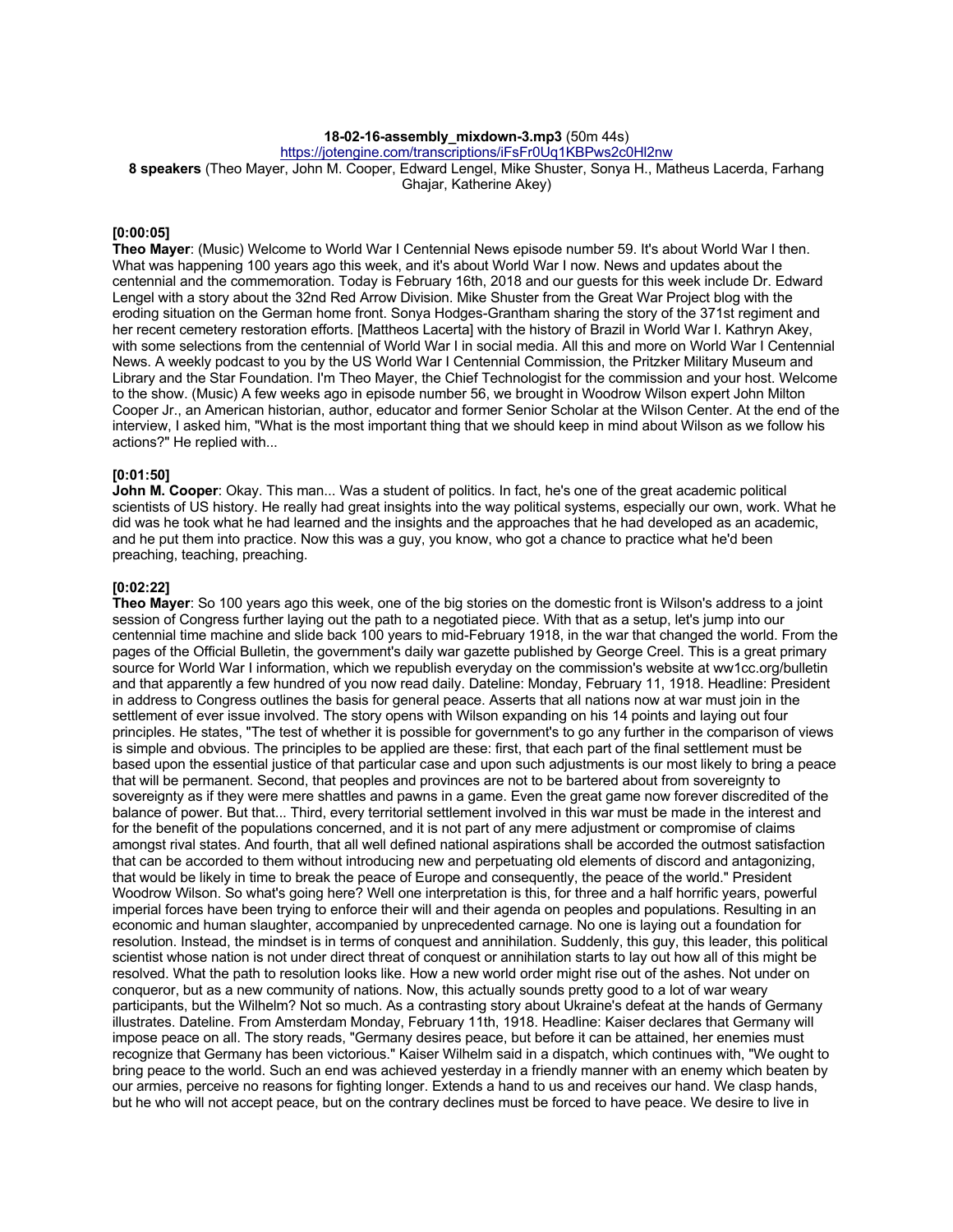friendship with our neighboring peoples, but the victory of German arms must first be recognized. Our troops under the great Hindenburg will continue to win. Then peace will come." This is a very poignant example of the contrasting positions and points of view from two of the leaders 100 years ago in the war that changed the world. We have a lot of links for you in the podcast notes. On a lighter note, 100 years ago, a new weekly publication found it's way into the hands of the Doughboys in France. The Stars and Stripes Newspaper. Although the classic periodical was originally produced by Union soldiers in the Civil War, who found an abandoned printing press. They only ran six one page issues at the time. The publication was revived for World War I. Produced by an all military staff and aimed directly at the Doughboys of the American Expeditionary Force. Stars and Stripes is filled with cartoons and articles by and for the Doughboys. Making light of everything from living covered in lice in the trenches, to struggling to communicate with their new French comrades. Though all tactical information is redacted, the contents humor, irreverence and fun is surely a pickup for the boys. I've only seen a couple of issues, but I've already become a fan. Besides, my mom worked for the Stars and Stripes Newspaper in post-war Germany in the 50s. You'll get a taste later, when we use an article from an early issue of the Stars and Stripes for our speaking World War I section. Meanwhile, check the podcast notes to read some of the pages for yourself. I think you're going to enjoy them. 100 years ago this week in the war in the sky. A projected post-war vision using war tech is announced. An article in the Official Bulletin contemplates the future application of the airplane. Dateline: Wednesday, February 13, 1918. Headline: Aerial mail route between Washington, Philadelphia and New York is planned. Bids for five airplanes asked. Machines to make one roundtrip a day will be permanent if practicability is assured. And the story reads, "Postmaster General Burleson [inaudible] called for bids for construction of five airplanes to be used in the establishment of an aerial route for the delivery of first class mail. The bids are to be opened at 2 o'clock on February 21st. The contract will be awarded to the bidder whose airplanes have stood satisfactory service tests in the war and Navy departments. The airplanes and parts to be delivered no latter than April 25th. The call for bids requires that the airplanes shall be complete and capable of carrying 300 pounds of mail a distance of not less than 200 miles without stop. The intention is as soon as the authority of the Congress is received to establish an aerial route to Philadelphia and New York, carrying 300 pounds of first class mail for which a special postage rate will be charged. Not to exceed 25 cents per ounce, or fraction thereof and to maintain a permanent service on a regular scheduled time." That is a new civilian infrastructure vision launched 100 years ago this week, because of the war in the sky. Read the announcement for yourself on page two of the Wednesday, February 13 issue of the Official Bulletin, by following the link in the podcast notes or going to ww1cc.org/bulletin. This week on America Emerges: stories from World War I. Dr. Edward Lengel introduces us to the 32nd Red Arrow Division made from the Michigan and Wisconsin National Guard. What's the story Ed?

#### **[0:11:03]**

**Edward Lengel**: 100 years ago this week, we were sending our six division over to France. There had been five sent there before, and that division was the 32nd Red Arrow Division that was formed from the Michigan and Wisconsin National Guard, they later became known as Les Terribles, because they were so formidable on the Western Front. They were actually responsible for breaking through the primary strong point in the German Hindenburg line in October of 1918. So a very important division because it's a huge division, 20,000 men. They have to go on several trips. They are shipped from their camp in... Near Waco, Texas all the way across to New York where they board a number different ships. Unfortunately, one of the first contingents made up of medics and military police and other support personnel is on a British ship called the SS Tuscania, which is we've learned previously in the podcast, sank on February 5th, 1918 thanks to a German torpedo. Now the largest contingent of Red Arrow Doughboys board a ship. It's a massive ship that's called the Leviathan. Appropriately for how big it is. It was originally a German ship. The [inaudible] which was a ship of the German Hamburg America line that was confiscated by American authorities when we entered the war in April 1917. Well even though it's such a huge ship, over 8,000 Doughboys plus crew have to cram on the decks and the holds, and their crammed so tightly the corridors are only 18 inches wide. They have to squeeze through here. Well as you can imagine, this is the juiciest target possible for a German U-boat. If a German torpedo hits this ship and it goes under, you can expect thousands of soldiers are going to die. Well, it takes off from New York City on March 4th. It takes several days to cross the Atlantic, and when it enters the danger zone just west of Scotland, because it's bound for Liverpool. On March 11th, there's a sudden terrifying scare. In the middle of the night the Doughboys are just waiting on the ship, hoping that they can get to shore and there's suddenly a huge explosion right next to the ship, and it shakes the Leviathan from stem to stern. But fortunately, the Doughboys who've been drilled carefully for all of this trip, they handled themselves very well. They remained calm and as it turns out, it is a destroyer in the escort screen call the Manly, which thinks it sighted a German U-boat and it drops a depth charges only 800 yards from the Leviathan, and that's where the explosion comes from. It's dashing about firing it's five inch batteries, dropping more depth charges. We don't know even to this day, whether there actually was a German U-boat in sight, but fortunately the Leviathan pulls into Liverpool Harbor the next day on March 12th, 1918 to great relief. There was a huge sigh of relief among all the Doughboys on board. Unfortunately, as they file ashore the next day, and they're hoping they're going to get some kind of a feast to reward themselves for their long trial on the Atlantic. They get their first taste of British cuisine. British camp cuisine, which consists of bread, cheese and tea. So they named their first camp on British soil Camp Cheese.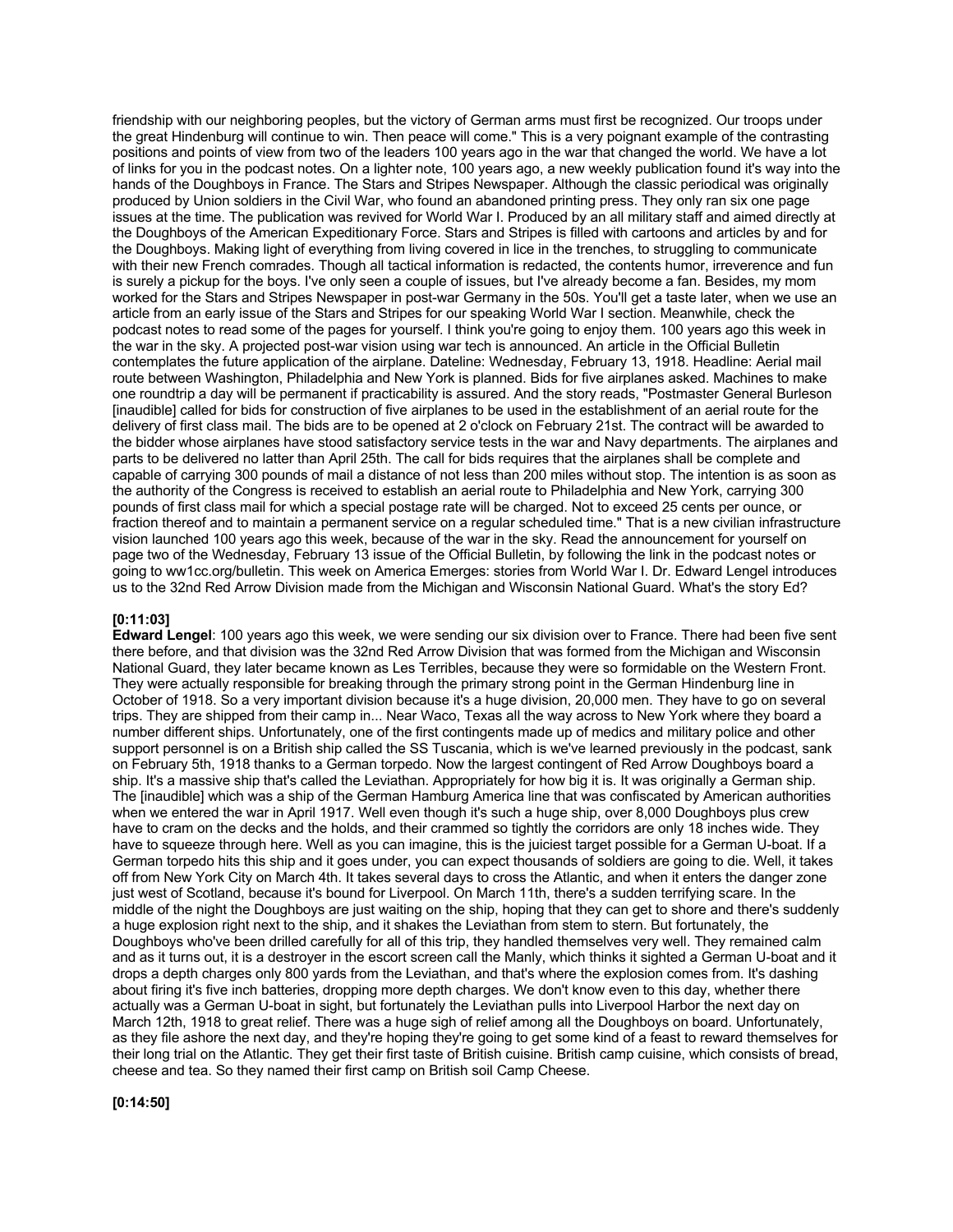**Theo Mayer**: Great story. So Ed, what are you going to talk to us about next week?

### **[0:14:54]**

**Edward Lengel**: I'm going to talk about the Big Red One. The American first division and it's experience 100 years ago this month at a little French village called Ansauville. Where it experiences a massive German poison gas attack. It's an incredibly dramatic moment, a very important learning moment for the Doughboys. One of the first major episodes of chemical warfare for the American troops on the Western Front.

#### **[0:15:26]**

**Theo Mayer**: Dr. Edward Lengel is an American military historian, author and our segment host for America Emerges: Military Stories from World War I. There are links in the podcast notes to Ed's posts and his website as an author. Now onto the Great War Project with Mike Shuster. Former NPR correspondent and curator for the Great War Project blog. So Mike, even though our ground troops are still being organized in Europe, the US Navy's been operational on the war for nearly a year, including reinforcing the British blockade on Germany. What's the effect on life in Germany been Mike?

#### **[0:16:04]**

**Mike Shuster**: Well the effect on the German population has been profound Theo. So our headline reads, "Germany suffering economic warfare. Everything in short supply. Germans fainting in the streets. Not even a single loaf of bread, nor a glimmer of guilt." This is special to the Great War Project. The British blockade of Germany is nearly airtight. The addition of ships from the US Navy reports historian Thomas Fleming, that abled the British to create a virtually impenetrable blockade, writes another historian. The goal of preventing the arrival of even a single loaf of bread in Germany was all put achieved. The United States Navy joined with the Royal Navy reports historian Hugh Strong. In enforcing the blockade against both the Central Powers: Germany and Austria and their neutral suppliers, and it did so with unexpected vigor. Germany's civilian economy was rapidly reaching a crisis point. There were shortages of everything. Rubber, tin, copper, clothing, household items and above all, food worsened by a poor harvest in 1917. Coal was in short supply reports historian Adam Hochschild. Those waiting in line for it were often shot in cardboard shoes, with the wooden soles. Since scarce leather was saved for soldier's boots. So many horses had been sent to the front Hochschild continues, that the Berlin Zoo's elephants were put to work hauling wagons through the streets. According to historian Thomas Fleming, fats and meat were all but banished from the German diet. The death rate was climbing ominously. The tuberculosis rate had doubled. One American reporter who spent time in Germany reports that Germans are fainting in the streets from hunger. In early 1918, German labor unions call a general strike and a million workers walk off the job in half a dozen cities. This news sparks a new debate in the United States. Some condemn the British blockade historian Fleming reports. As an attack on defenseless women and child and old people, but in the White House, Fleming observes, there was not even glimmer of guilt about killing civilians. Wilson's closest advisor Colonel Edward House tells the President, "It looks as if things are beginning to crack. I do not believe Germany can maintain a successful offensive with their people in the present state of mind." The House-Wilson team all but gloated when the Foreign Minister of Austria-Hungary and the Chancellor of Germany replied to Wilson's 14 points address and conciliatory tones. Stressing their desire for peace. Still, purports the story and Fleming, their remains a war party in Germany that is powerful and remains committed to fighting the war to the finish. Too much talk of peace might also inspire the war weary populations of France, England and Italy to start calling for an immediate armistice. Nevertheless, the balance of forces on the Western Front continued to favor Germany and Austria-Hungary. The British had suffered 800,000 casualties in 1917, reports the story and Norman Stone. And were again under a million in strength. The Americans had begun to arrive, but they still not been training sufficiently. Only a single American division, some 10,000 men are battle ready, and that's the news this week from the Great War Project.

#### **[0:19:19]**

**Theo Mayer**: Mike Shuster from the Great War Project Blog. You met the host, Indie Neidell and producer [inaudible] Wittig from the Great War Channel on YouTube in last week's podcast. Here are the channel's new episodes for this week. One is Austro-Hungarian House of Cards, and Motor Torpedo Boats in War World I, and another probably about life in Germany, Strikes and Mutiny. To see their videos about War World I, follow the link in the podcast notes or search the Great War on YouTube. It's time to fast forward into the present with World War I Centennial News now. This section isn't about history, but rather, it explores what's happening now to commemorate the centennial of the war that changed the world. This week in commission news, between right now and next Tuesday February 20th at noon eastern is the only time ever, in history, that you'll be able to order one of the collectible commemorative World War I service medal sets. Now we've talked about them before, these are special US Mint created World War I commemorative silver medals for each of the militaries services that fought in World War I. There's one each for the Army, the Marines, the Army Air Corp, the Navy and the US Coast Guard. They're really beautiful and actual collectibles, because after this single mint run that's it. That's how many will exist in the world, so order yours today. Most important, and why we're promoting them, every commemorative World War I medal set that you buy helps build the National World War I Memorial in Washington D.C. Every sale adds \$10 to the memorial effort, so grab a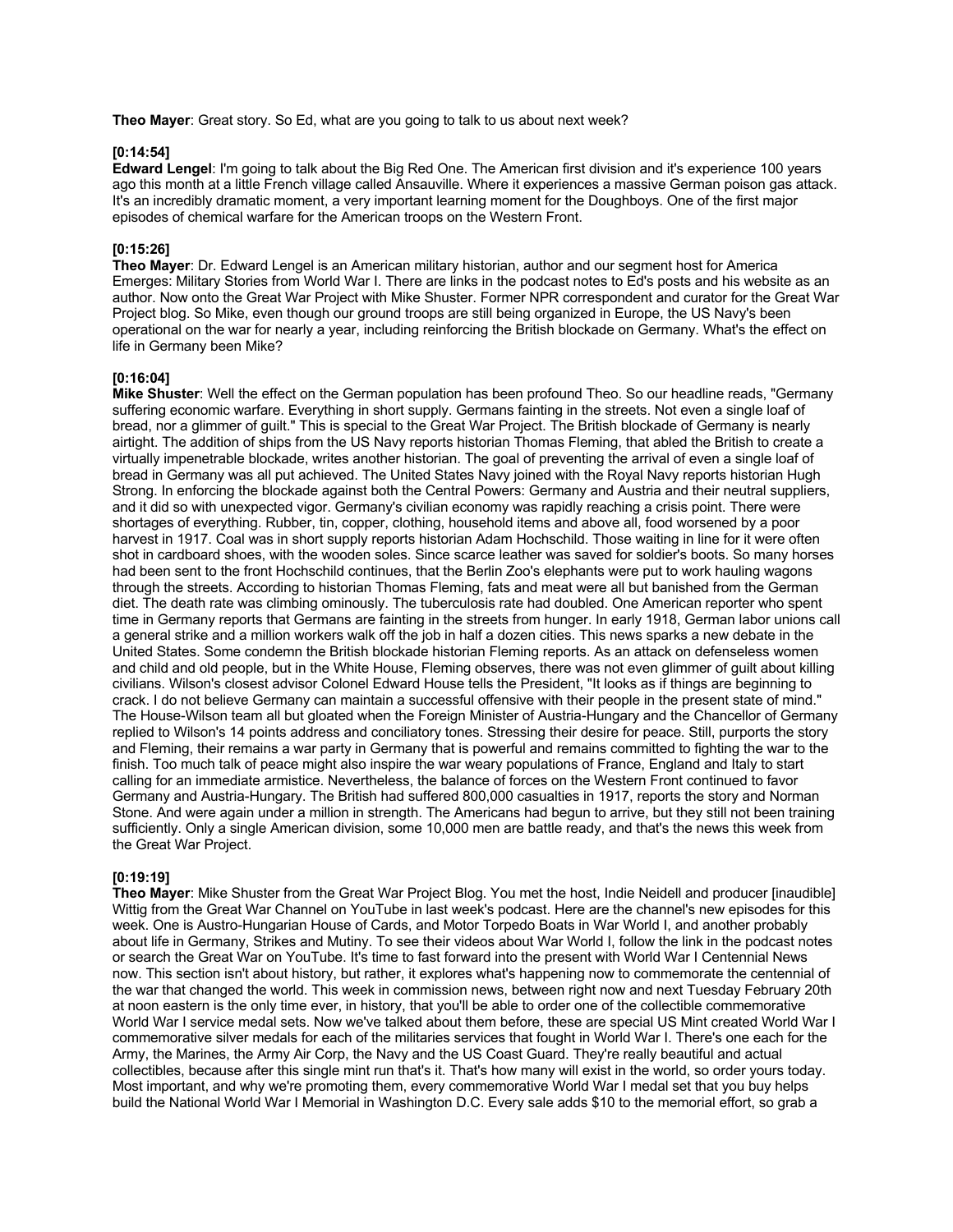valuable piece of history and at the same time, honor all those who served in World War I. The order site is at the US Mint, but we've made it single step easy for you. Type ww1cc.org/coin into your browser and you'll get right to the purchase site. That's the letters W-W the number one and the letters C-C.O-R-G. Forward slash and the word coin, or of course follow the link in the podcast notes. In fact, pause the podcast. Yeah, right now. Pause the podcast. Go put in an order right now, because we'll be here later, but these special World War I commemorative service medals won't. This week in our remembering veterans section, we're being joined by Sonya Hodges-Grantham. A mother, grandmother, genealogist, author, citizen historian and researcher with the motto, "Get the job done and get it done right." She's the founder and president of the World War I 371st Historical Society, and the restorer of Child Cemetery in South Carolina. Sonya welcome.

# **[0:22:29]**

**Sonya H.**: Good afternoon. How you doing?

#### **[0:22:31]**

**Theo Mayer**: So Sonya, your interest in restoring this particular cemetery stems from your own family history, can you tell us the story?

## **[0:22:39]**

**Sonya H.**: Yes. My mother and my grandmother was from Concord Sumter, South Carolina and she came to Columbia briefly on a visit, and she met my grandpa to be Sanko Thompson Sr. They married in December of 1917, and then he entered the Army around July, August of the same year. He volunteered for service for the 371st Infantry Regiment 93rd Division Color of World War I, and his photograph hung in our living room for many, many years. My mother knew that the regiment was famous that her father fought in, but she didn't know how famous the regiment was, and I didn't either.

# **[0:23:32]**

**Theo Mayer**: Okay. So the 371st is one of the lesser known black regiments in World War I, but it's corporal Freddie Stowers is one of the only two African Congressional Medal of Honor winners from World War I. Can you tell us about the regiment and Freddie?

## **[0:23:48]**

**Sonya H.**: Yes. The regiment was an all black regiment. They were trained at Camp Jackson and they were the first black men to train at Camp Jackson. They were also an all black regiment that consisted of white officers, and they were fierce fighters and they were the only regiment that consisted of draftees and enlisted men, because we must remember the 369th, 370th and 372nd. They were National Guard Units, but the 371st, their members were enlisted men and draftees, and they performed vigorously during World War I, but their service has been long forgotten and buried. But I had a plan to change all that, and now the history is coming out. Corporal Freddie Stowers, he was a native of Sandy Springs, South Carolina and he was killed September 28th, 1918, and more than 70 years after his death, President George H.W Bush awarded his two surviving sisters the Congressional Medal of Honor, because nobody could locate the daughter or the mother. But the 371st, they were fierce fighters, they were placed under the French command due to segregation with the white soldiers, but they proved themselves and they deserve to be recognized. I guess since they were all black and from a Southern state, that was one of the reasons that the history has been held for so long. But they have an excellent record, and patriotism and fighting for our country.

### **[0:25:36]**

**Theo Mayer**: Okay. Last question, unkempt or abandoned cemeteries are all over the southern countryside. So given your experience, what advice can you offer someone, who may like you did, want to take on the conservation of an abandoned cemetery?

## **[0:25:51]**

**Sonya H.**: If you know of an abandoned cemetery, first of all, cemeteries are important, because they tell a lot about the person. They're museums, cemeteries are some of the oldest museums in this country and they are very important. However, it's been developers and businesses they want to come in and raze the cemeteries. But that's also against the law. So the first thing you need to do is to make sure the cemetery is documented in the historical society, or the national archives, your libraries or state museums. Then if it's not, you need to write your government officials and let them know that the site is a cemetery. However, that's been overlooked a lot in South Carolina. It's important to save cemeteries because like I said, they tell a lot about your family history, especially for African American's because that's one site where prior to death certificates, and the census records that African Americans can enter, and they maybe able to find additional information. Such as the birthdate and the year, and the setting where their loved ones are.

**[0:27:12]**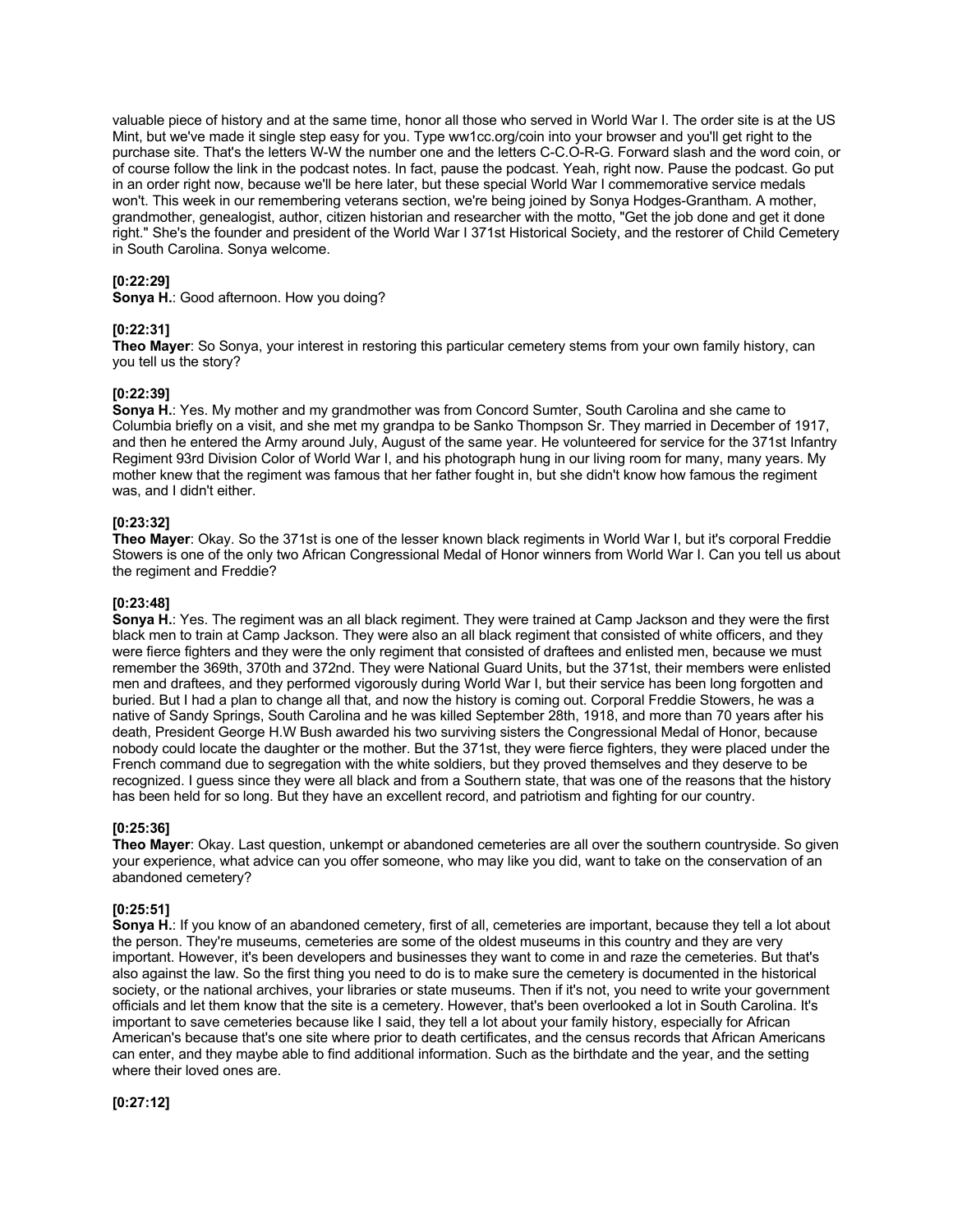**Theo Mayer**: Well that's really great advice Sonya. You took on the Child Cemetery kind of solo. How did that go?

### **[0:27:20]**

**Sonya H.**: So I went and I contacted Interstate Polymer Group in Columbia, South Carolina. It's a manufacturing plant and that's where the cemetery is located. That's also the grave site of my grandfather, Sanko Thompson Sr. My son and I, we asked for permission to enter the gates of Interstate Polymer Group and my mother had told me for so many years, every time I asked about the Child's Cemetery, she said, "Sonya, that cemetery is not there anymore. Stop asking about it. Leave it alone, because it's not nice to disturb the dead." However, my mother passed away in 1999 and so for years, I left everything alone, but 2009 came, and I wanted to do something different to set the 371st aside from the other regiments. I wanted to install a marker in the cemetery, because it was no marker in the United States to commemorate the 371st. My goal was to place the marker in Child's Cemetery, because that's where my grandfather is buried, and I also wanted to do it without government funding, or public funding. I set out to restore this cemetery and I met my goals. I kept the faith. I kept the faith and it has taken me to victory.

## **[0:28:48]**

**Theo Mayer**: You're a pretty amazing lady. Thank you. Sonya, thank you for joining us today.

## **[0:28:54]**

**Sonya H.**: All right, it has been a pleasure and I am proud to be an American. I'm proud of the service of my grandfather and his comrades, and I hope the recognition of the forgotten war, World War I will be highly recognized and written in American history. It is, but somehow it's covered. The soldiers of World War II, they were excellent fighters and they helped to bring the US to victory, but you can't have two without having the one.

# **[0:29:27]**

**Theo Mayer**: Sonya Hodges-Grantham is a genealogist, author, citizen historian and researcher, the founder and president of the World War I 371st Historical Society and the solo restorer for the Child's Cemetery in South Carolina. Follow the link in the podcast notes to learn more about this amazing woman, and about her restoring the cemetery. And now for our feature: Speaking World War I. Where we explore the words and phrases that are rooted in the war. Adjusting to life in the Army and in Europe was a huge change for many of the young men serving in the AEF, the American Expeditionary Force. As we mentioned at the top of the show, starting this week 100 years ago, the Stars and Stripes Newspaper offered sincere, if tongue in cheek, advice and stories for our boys. The February 15th, 1918 edition includes a cheat sheet of terms and phrases for the new Army. The Doughboys Dictionary. Items to find in the dictionary include insurance premium: something that puts about one sixth of your pay where you'll never be able to get at it. ABRI: underground shelter entirely populated by soldiers and cooties. Dugout: the most satisfactory life insurance policy sold in the less healthy portions of France. Trench, singular: a hole in the ground without beginning and without end. Entirely filled by water and very frequently, the object of the enemy's attention. Trenches, plural: the thing in which the people back home imagine we are all the time. Machine gun: an arrangement alleged to be an aid to do the work of 15 men, but requiring the work of 30 to keep it in operation. And underwear: the favorite ration of the goat, sheep tick, and flea. The Doughboy Dictionary from the Stars and Stripes Newspaper, helping our boys with speaking World War I 100 years ago. See the podcast notes to learn more. For our international report this week, we have something special for you. Calling in all the way from Brazil today, we're joined by Matheus Lacerda. A passionate hobby historian with a Master's Degree in International Relations. Matheus recently published a book about Epitacio Pessoa, who was the head of the Brazilian delegation at the Versailles Peace Conference in 1919 and who was later elected President of Brazil. Welcome Matheus.

# **[0:32:06]**

**Matheus Lacerda**: First of all, I thank you for the invitation and I would like to say that's an honor to participate in this program, and to present for everybody part of our history, in which we fought for world freedom alongside the United States and the Allies. I apologize for my English, but I will try to do my best to make myself understood by everyone.

# **[0:32:29]**

**Theo Mayer**: You're doing great. So Matheus, I think many of our listeners will be surprised about Brazil's involvement in the war. Can you give us an overview of Brazil's World War I history?

#### **[0:32:38]**

**Matheus Lacerda**: Yeah, at the start of the war, we had a position, a neutral position and this neutral position ended in April 1917. After the torpedoing by German submarines of the ship Parana in April 11th, 1917. We broke up diplomatic and commercial relations with Germany. The declaration of war against Germany only occurred on October 26th, 1917 after the torpedoing of another ship the Macau, and the imprisonment of it's commander. On this date, the national congress in response to the request of the President Venceslau Bras, decreed the recognition of this state of war, initiated by Germany [inaudible] against Brazil. Which resulted in the sending of our men of service from the Army and the Navy to Europe. They had been trained and participated as part of the 60th group of the Royal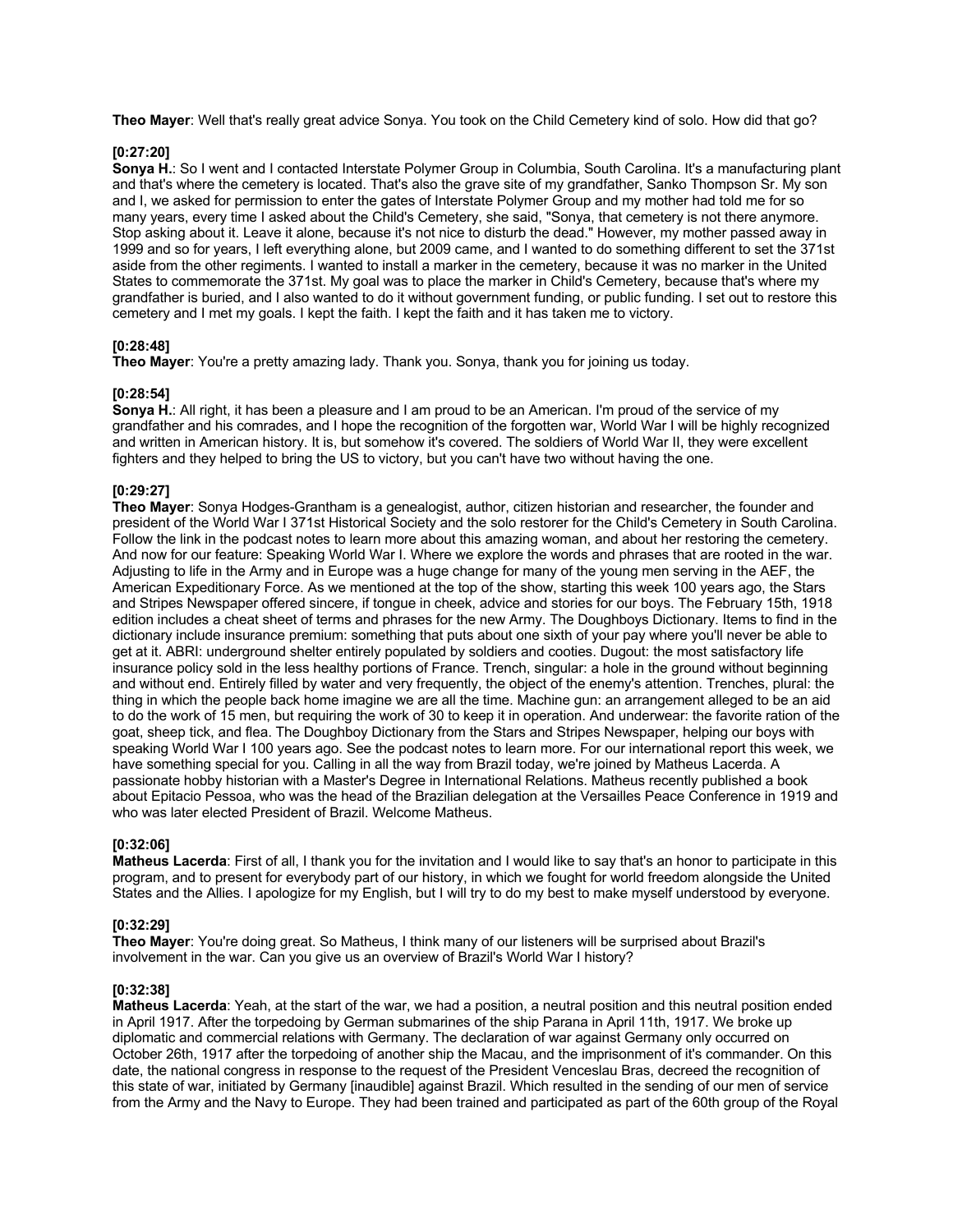Air Force. [inaudible] maybe not the right word, but they found a hospital in France to which treated were injuries soldiers and all medical problems. They had about a... Maybe 100 physicians, surgeons and students and other soldiers. The most important thing about the military participation was the creation of the DNOG, that was the national division of war operations. With [inaudible] and other vessels and crews, and they had the mission to enter the African coast to patrol the Atlantic against the German submarines. The Brazilian statesmen, they thought that it was important to participate at the war, because after the war, they can go to Versailles and participate in the peace conference.

### **[0:34:47]**

**Theo Mayer**: Your book is actually about Epitacio Pessoa, who was the ambassador or the participant at the Versailles Peace Conference. Who was he and what role did he take at the conference?

# **[0:34:59]**

**Matheus Lacerda**: Epitacio Pessoa he was a former federal deputy, Minister of State, Minister of Justice, Minister of the Supreme Court and former Attorney General of Brazil. He was also Federal Senator and he was the head of the Brazilian delegation.

## **[0:35:21]**

**Theo Mayer**: Well he later became the President of Brazil, right?

## **[0:35:24]**

**Matheus Lacerda**: Yeah, and that's an interesting election, because he was elected while he was in France participating in the peace conference. At that time, Brazil was a young republic, so... The most important obligation that we had at that time, was to receive indenization for the coffee that we sold to Germany before the war and important one, the most important was about the ships... The German ships that we caught here in Brazil, during the war. This issue was important because France and England, they lost a lot of tonnages and Brazil, a few tonnages, but capture more tonnages than lost.

## **[0:36:14]**

**Theo Mayer**: So Matheus, let me just ask you, Brazil was at the Versailles Peace Conference and what Brazil wanted was the right to keep the ships that captured. Is that what their main goal was?

# **[0:36:25]**

**Matheus Lacerda**: The main goal was this one, the ships and the indenization for the coffee, but at the conference Epitacio Pessoa saw space to go beyond this issues. So the Brazilian delegation participated actively to the foundation of the League of Nations. At that time, they axis of economy and friendship from Brazil changed from Europe to United States, and Brazil tried to consolidate it's friendship with United States at that moment. As you see, we had military participation, a small one... Smaller than Portuguese participation, but we had more winnings at this conference for example. The Brazilian entourage came back to Brazil, but before he passed through the United States and Canada. At my research, I discovered that he had a very big reception from the United States government and the newspapers made a lot of articles about his visit. He arrived in New York and then he went to Washington D.C., then he visited Boston and then come back to New York where he take a ship, an American ship bring him back home. The USS Idaho.

# **[0:37:55]**

**Theo Mayer**: A fascinating story. Thank you so much for calling in from Brazil and giving us a little bit more insight about Brazil in World War I. Matheus J. Madero Lacerda, author of the Diplomacy of President Epitacio Pessoa. Learn more about the book and Brazil in World War I by visiting the link in the podcast notes. This week in World War I War Tech, we're going to talk about synthetic rubber. The rise of motor vehicles was huge in World War I and the new transport helped to get soldiers to the front, carry wounded to hospitals and haul supplies every which way. But the tires on these machines were made of rubber. Something that came nearly exclusively from the British colonies of Ceylon and Malaya in South Asia. And rubber, was one of the many important materials that Germany found herself blockaded from by the British Navy with help by the US Navy of course as Mike explained earlier. Cut off from the world supply, the German tire industry supply of rubber was stretched thin, and the german army faced a logistical problem. The answer came from a German chemical company we now associate with aspirin, Bayer. Who came up and started to mass produce methyl rubber that was created from lime and coal. 24,000 tons of methyl rubber was produced during the war, but it was an inferior substitute for the real thing. It didn't work really well in the cold and lead to a lot of tailbone bruises for the troops, but it helped get Germany through the war. After the war, menthyl rubber went the way of imperialism and like imperialism, was never seriously considered again. Importantly, the work on these materials eventually led to more effective synthetic rubber substances including those manufactured by American rubber companies in World War II when we lost access to South Asia. Read more about synthetic rubber during World War I by following the link in the podcast notes. In articles in post from our rapidly growing website at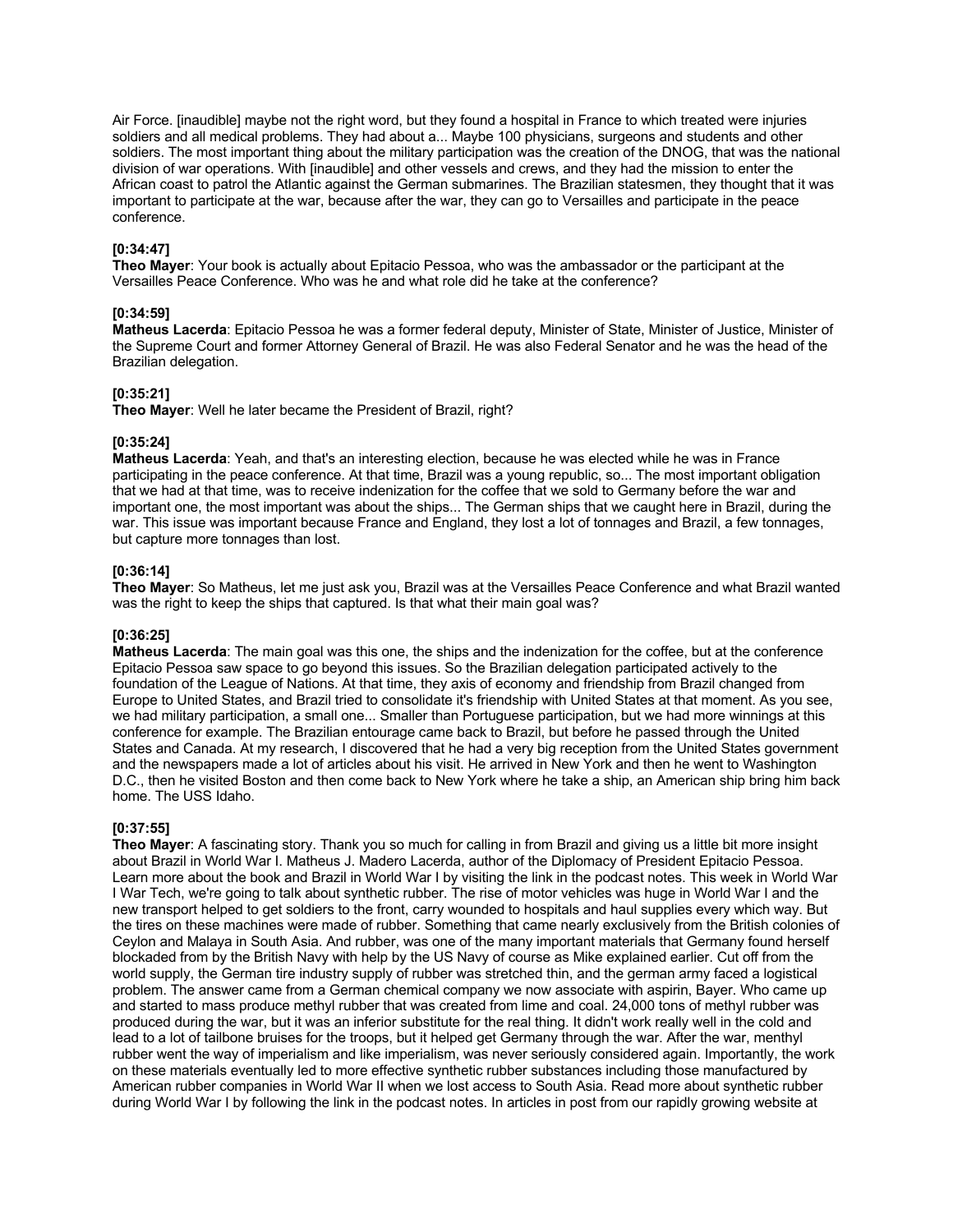ww1cc.org and tie in neatly into the story told by our guest, Sonya Grantham. This week, there's an article about Corporal Freddie Stowers, an African American war hero. Who was posthumously awarded the medal of honor for his service in World War I. Corporal Stowers was born in 1896 in Anderson County, South Carolina. Now despite the discrimination that he faced there, he made the decision to serve in the segregated 371st Infantry Regiment. He was serving as a squad leader in company C of that regiment in the 93rd Infantry Division during an attack on Hill 188. Now that was in the Champagne Marne Sector of France. Sadly, he was killed in action that day, but the story of his exceptional bravery and leadership lived on. Earning him the Medal of Honor posthumously. Read the entire inspiring story of Corporal Freddie Stowers at the link in the podcast notes. Also in articles in post this week, is a story about how technological terror of the war inspired the world of fashion. World War I introduced so many terrible new war machines, and prominent among those was of course the aircraft. Which could now reach beyond the battlefield and into the homeland. A genuine weapon of terror bringing the war from the soldier to the citizen. For Londoners, the threat began in January of 1915, when the German's sent zeppelins loaded with bombs across the channel. In fact, the World War I air raids often at night, accomplished very little tactically, but their true purpose was to upset the peace, terrorize the civilians and sink morale. In that, they were pretty successful. The threat of bombings in the middle of the night meant that Londoners had to be ready to evacuate their homes with little to no notice, and no proper British woman wants to be caught out on the street during a raid in her night gown. So new sleeping suits and pajamas with legs made their way into the magazines, fashion and British bedrooms. Assuring a good night's sleep and a practical modest and stylish retreat in case of a nighttime raid. Read more about how just days after the first zeppelin raid over England, British women were already dressing for bed to be prepared to meet the midnight world at a minutes notice at the link in the podcast notes. This week, some special thoughts of love for Valentine's. Often when we speak about the war, we focus on the more gruesome details. The death, the mud, the gas, the lice, the devastation, but everyday life continued throughout the war, despite all of it's horrors. Husbands missed their wives, and girls missed their sweethearts. Now, second Lieutenant Francis Tracy wrote to his wive full of longing and love, and apologies for how hard his absence had been on her.

#### **[0:43:02]**

**Farhang Ghajar**: September 20th, 1918. France, dearest woman finish your letter last evening, but had to cut it short as we moved into a new area last night. I have a few moments to spare, so I'm going to resume my chat with you. During this period of separation, there has come a new strong, more spiritual love into my heart. For the dear precious woman who has suffered so much, as I'm only now beginning to thoroughly understand at my hands. My one prayer, is that I may be privileged to have one more opportunity to make you happy. The mistakes I have made. The heartaches I have caused you stand out like the shell holes that deface much of this country that once was so beautiful. I am learning my lesson honey, and this experience, this separation from you is burning its brand into my soul as nothing ever has before. May god bless and preserve you. Write, write. Your devoted hubby.

#### **[0:44:02]**

**Theo Mayer**: Tracy wrote this letter to his wife on September 20th, 1918. Only seven days before he died in battle. He's buried in the Meuse-Argonne Cemetery. The track is an excerpt from the YouTube series The Letters and performed by Farhang Ghajar. The link is in the podcast notes. On our website at ww1cc.org, you'll find the story of Rebecca and Charles Duffy. Submitted by their daughter Lucy. Rebecca, who was a young French girl when the war broke out met and fell in love with an American soldier who was taking French lessons from her mother. The infatuation was immediate with Charles proposing to Rebecca just three weeks later. Read their incredible story by following the link in the podcast notes. You know, when we were preparing for the story, it seems like American love letters from World War I have not very well archived or collected. Hint, hint, hint to our listeners. There's a great project and opportunity for you. American love letters from World War I needs someone's attention. Meanwhile, in the UK media and on their web, you'll find the heart's beating fondly. We've put a list of links in the podcast notes for you to explore. And to wrap things up for Valentine's here is some audio clips from Love Songs of the Times. (Music) And on that note, it's time for the Buzz: The centennial of World War I this week in social media with Katherine Akey. Katherine, what did you pick?

#### **[0:47:35]**

**Katherine Akey**: Hi theo. Our friends at the Department of Homeland Securities US Citizenship and Immigration Services History Office are hosting an online webinar about the history of World War I soldier naturalization's on February 22nd. During World War I, nearly a fifth of the American armed forces were foreign born. In fact, Congress passed laws to expedite military nationalizations encouraging immigrant enlistments and to naturalize every servicemen before they shipped out. The webinar will provide an overview of the immigration services World War I soldier naturalization program and explore some of the unique research challenges the records present. Make sure to tune in at the link in the podcast as the webinar won't be recorded. You can also go back to our episode number 41 to hear our interview with Allison Finklestein and Zack Wilske from the USCIS History Office and Library. And that's it this week for The Buzz.

**[0:48:35]**